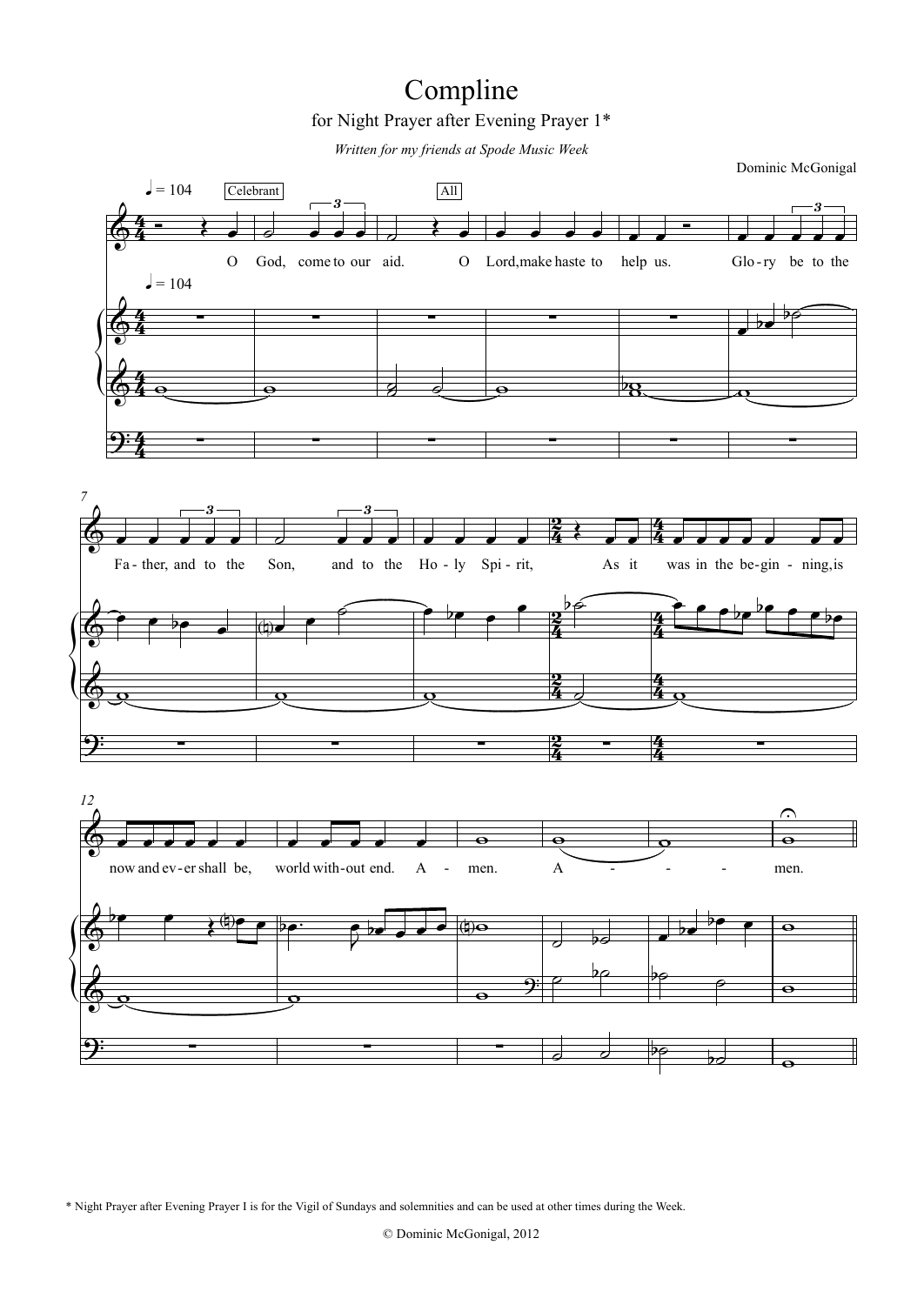#### **CONFESSION**

I confess to Almighty God, and to you my brothers and sisters, that I have greatly sinned, in my thoughts and in my words, in what I have done and in what I have failed to do, through my fault, through my fault, through my most grievous fault; Therefore, I ask blessed Mary ever-Virgin, all the Angels and Saints, and you, my brothers and sisters, to pray for me to the Lord our God.

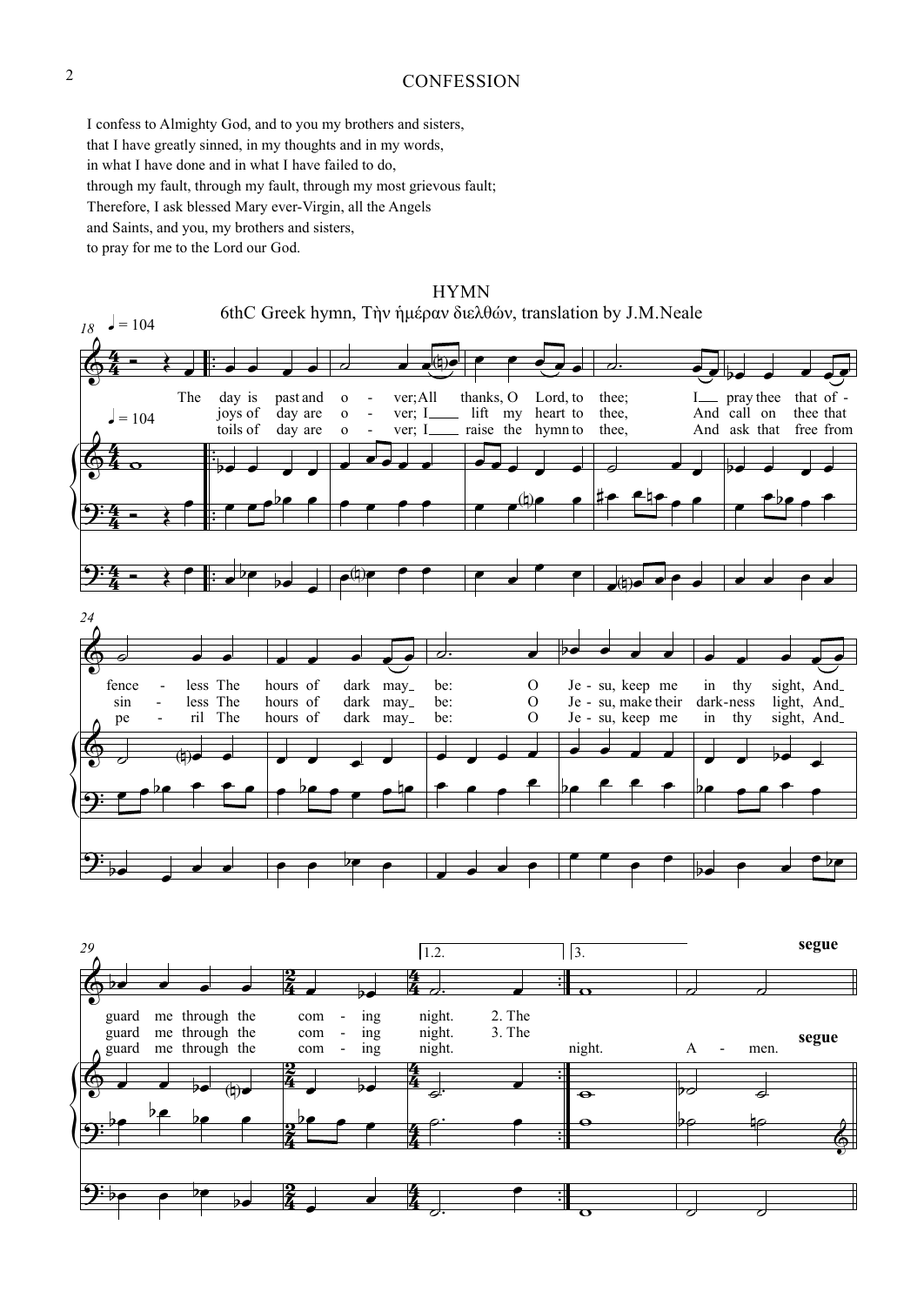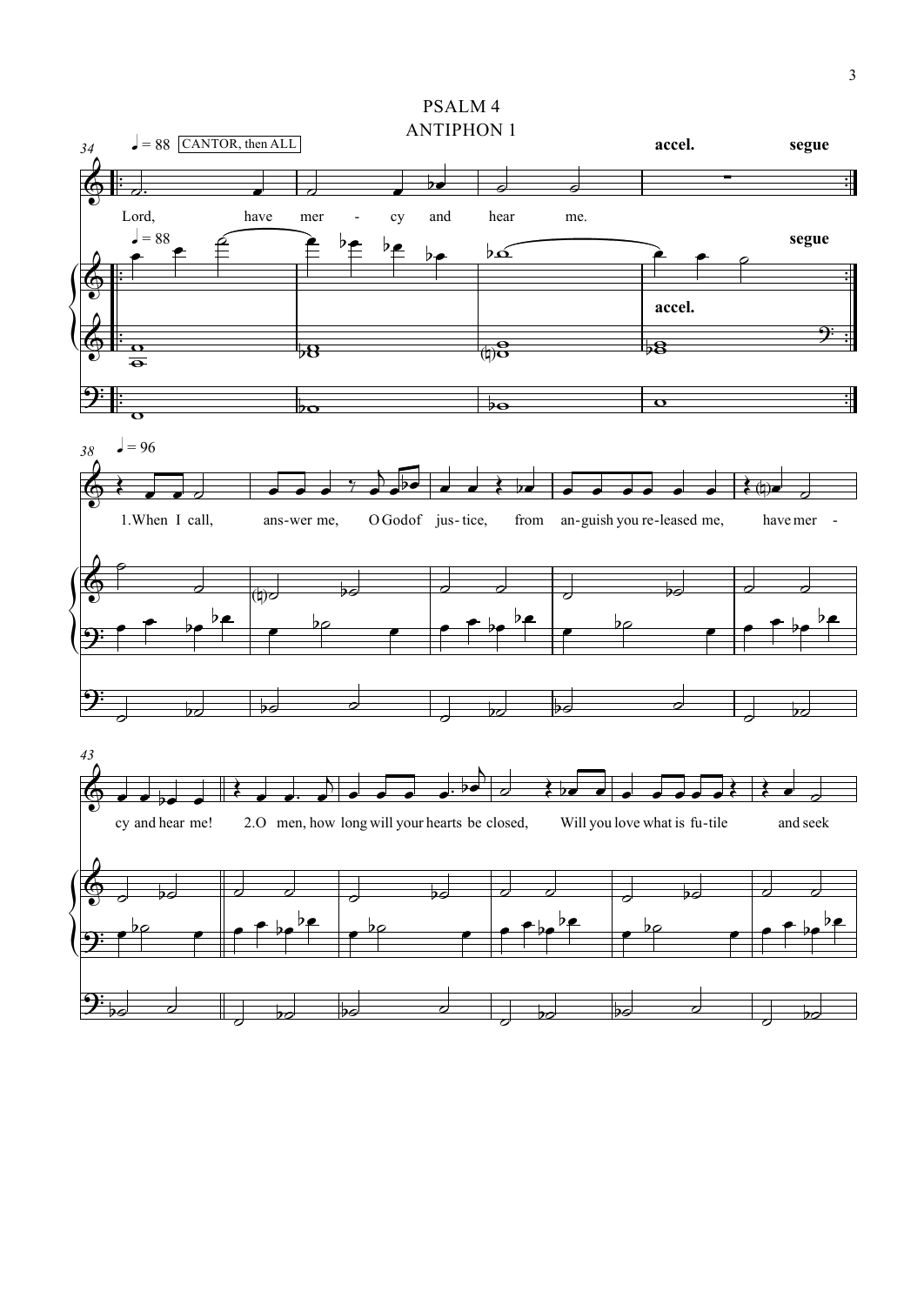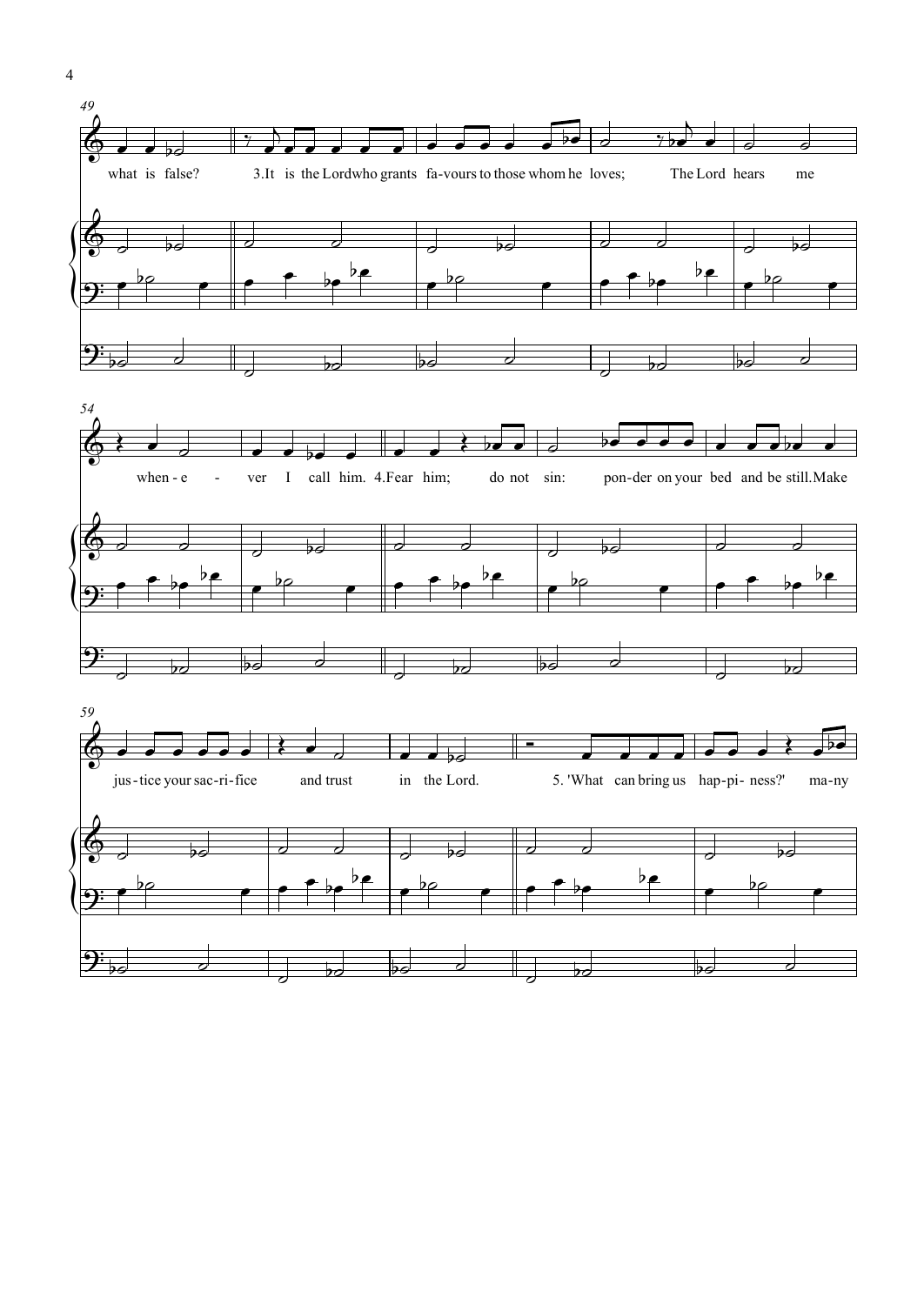





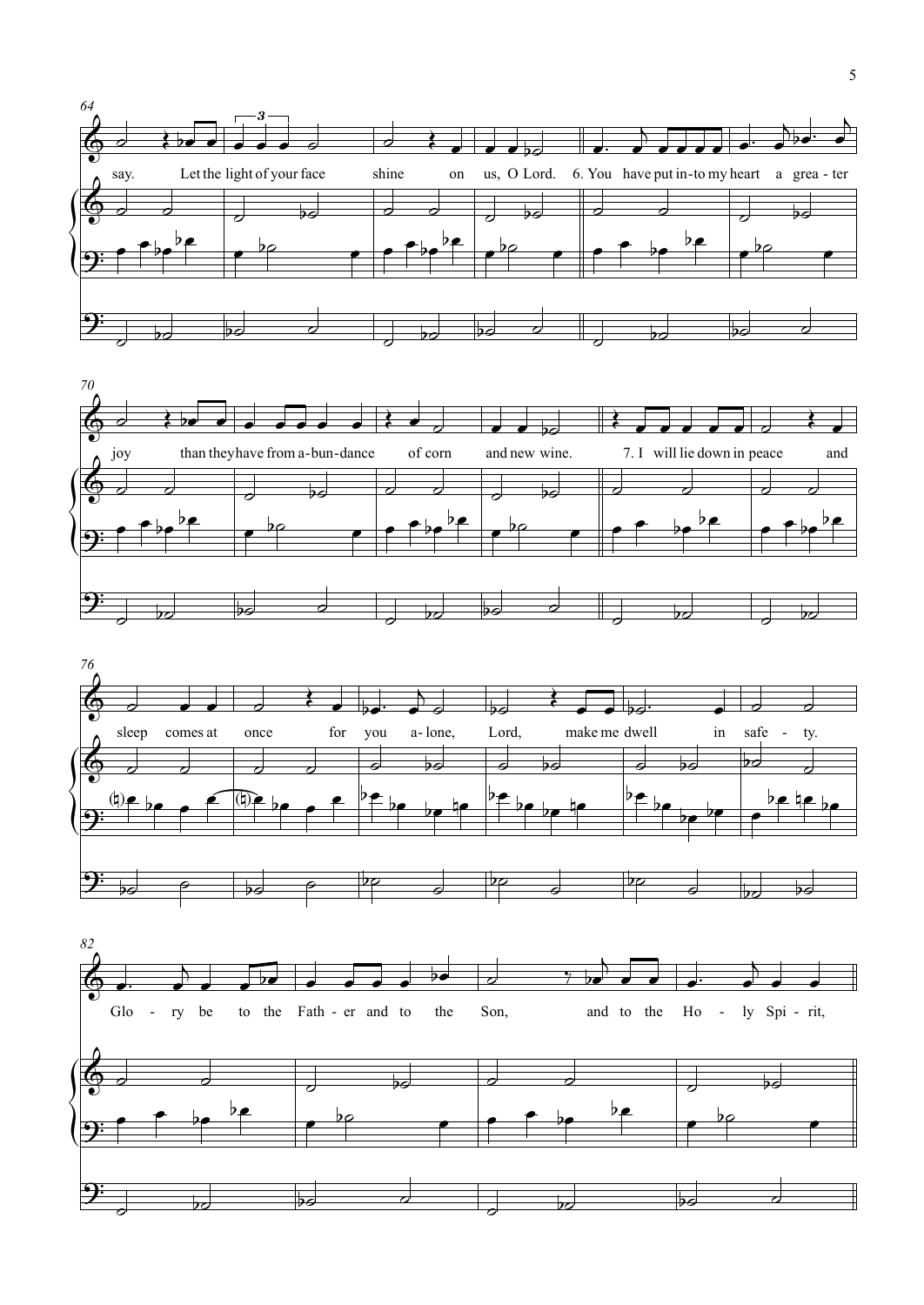





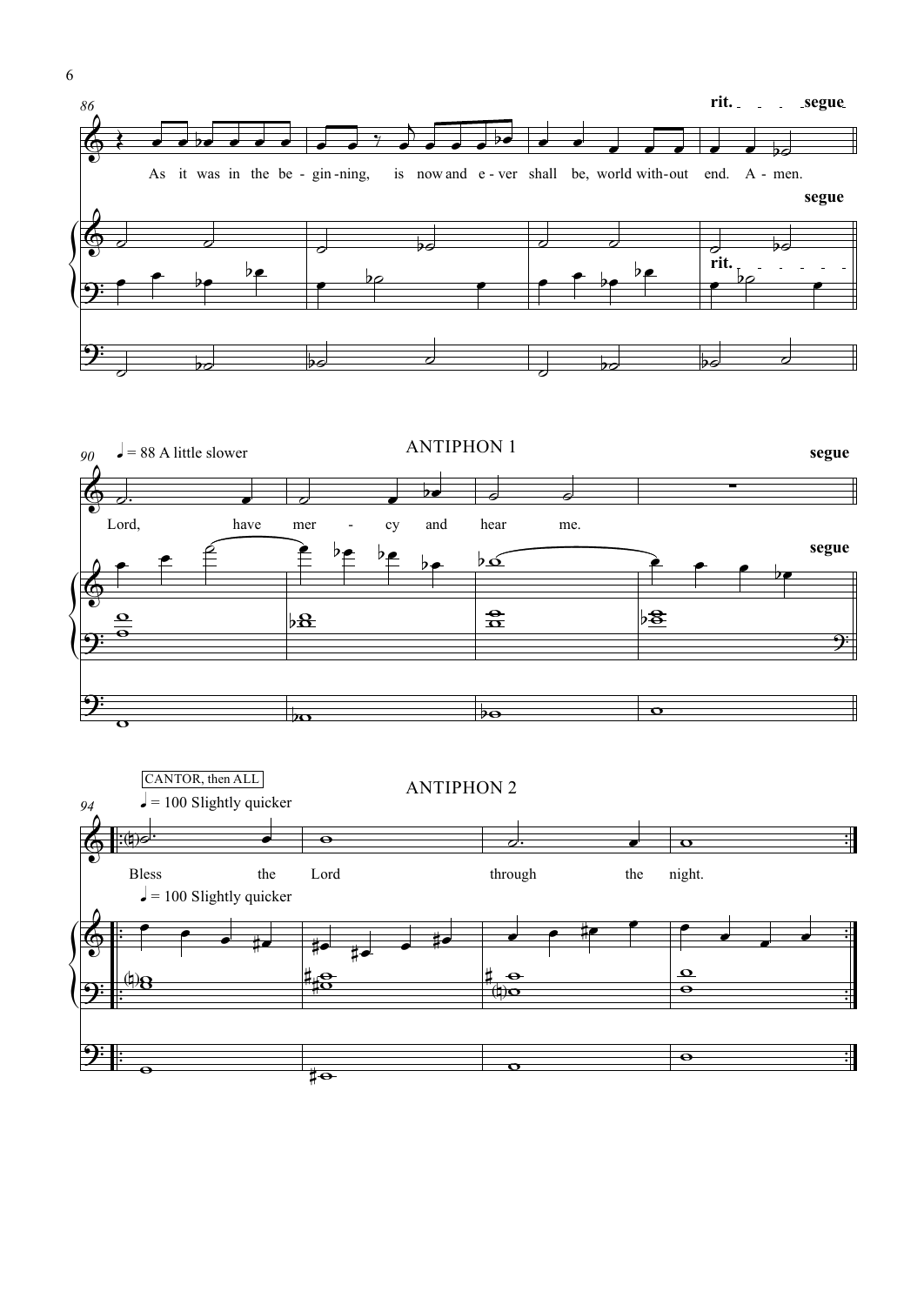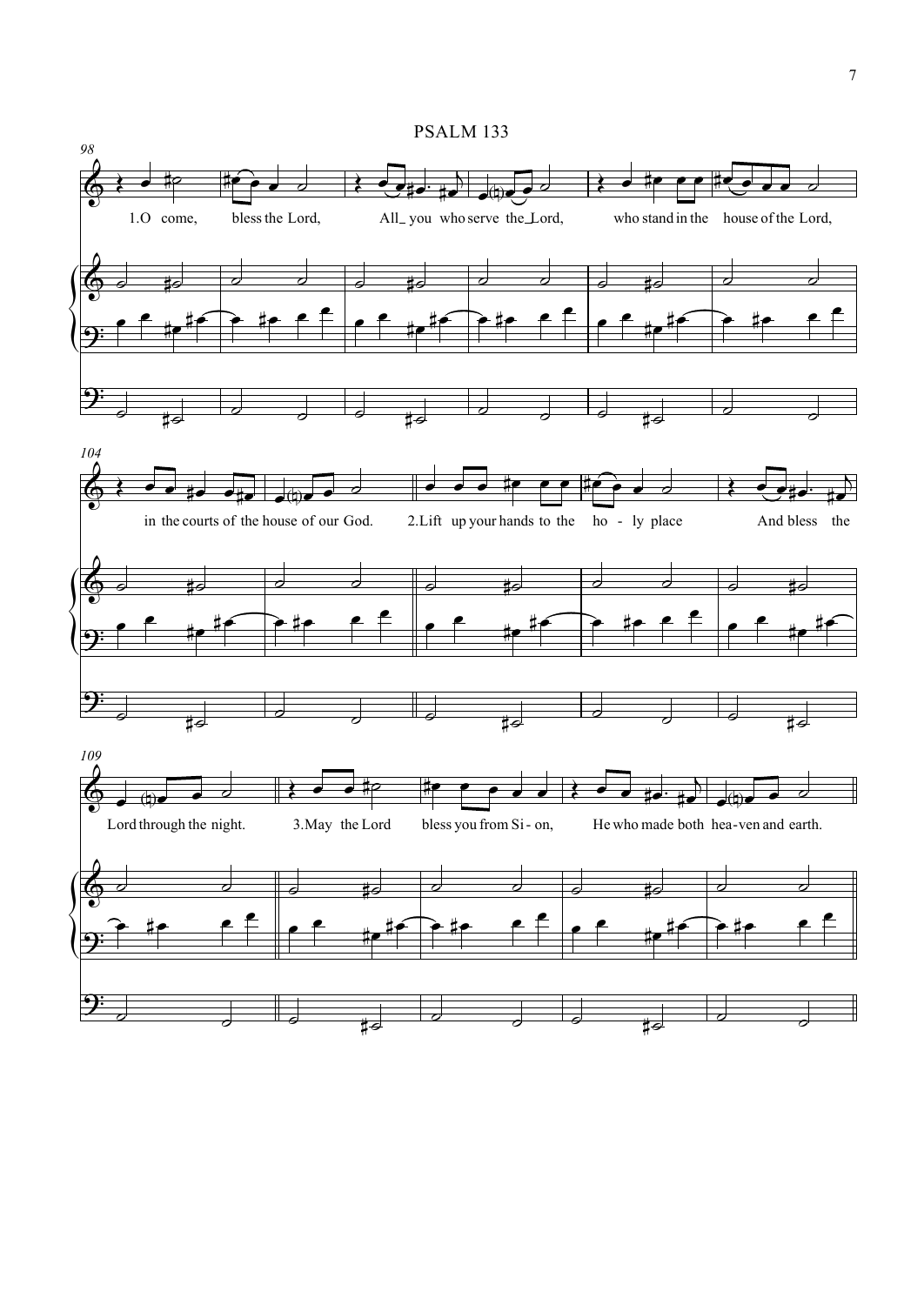



 $\boldsymbol{8}$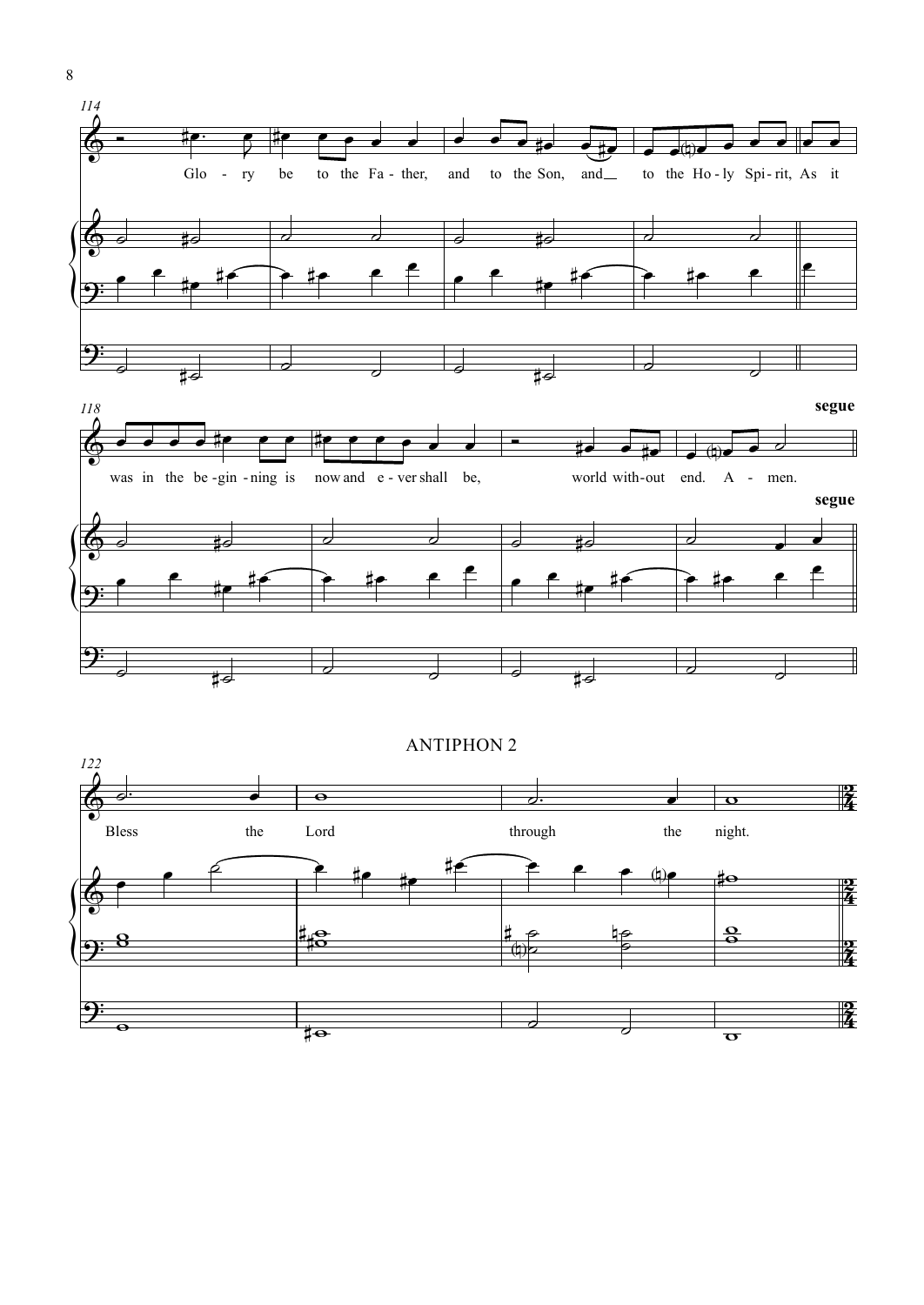### READING Deuteronomy 6:4-7

Hear, O Israel: the Lord our God is one Lord; and you shall love the Lord your God with all your heart, and with all your soul, and with all your might. And these words which I command you this day shall be upon your heart;

and you shall teach them diligently to your children, and shall talk of them when you sit in your house, and when you walk by the way, and when you lie down, and when you rise.

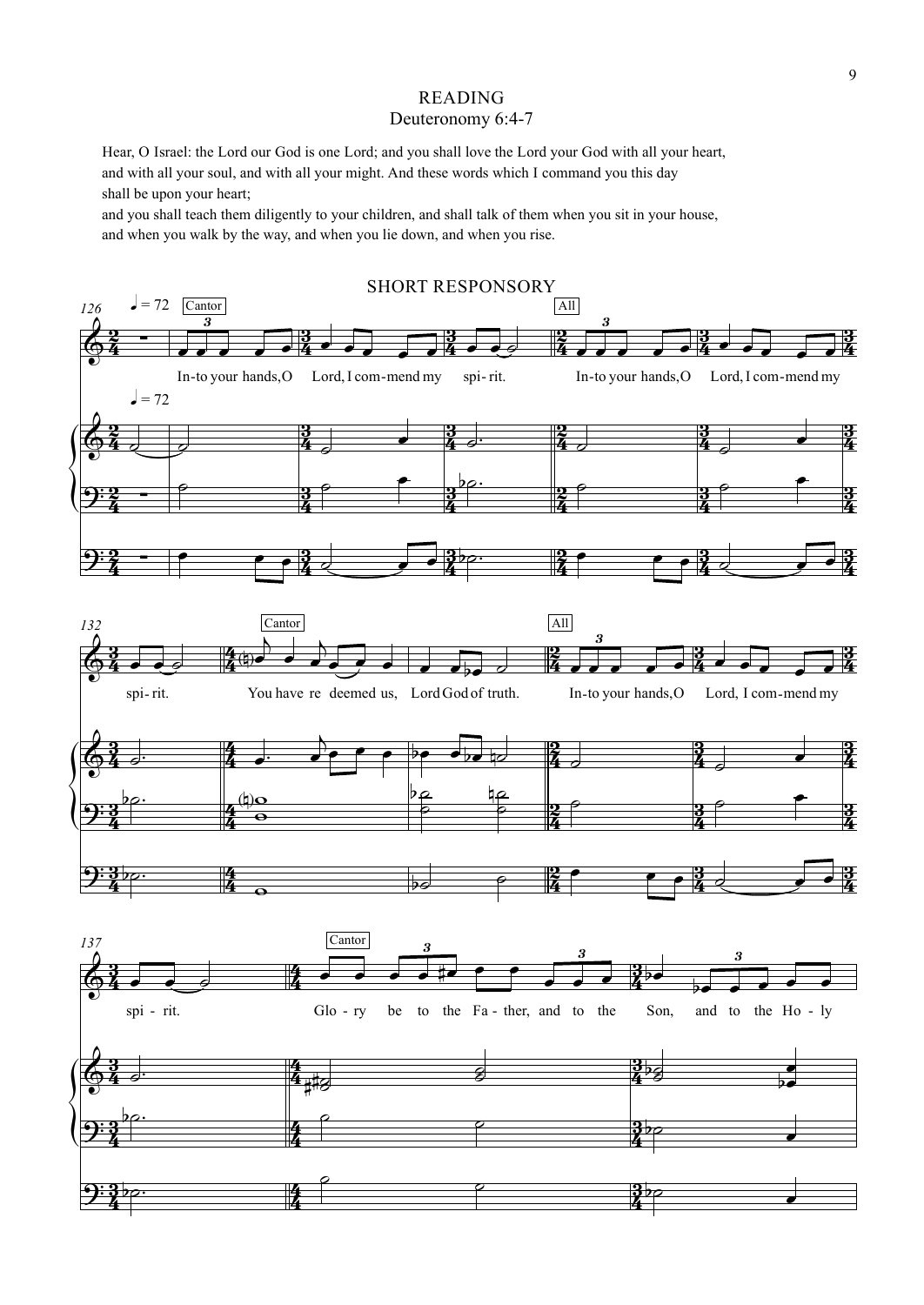



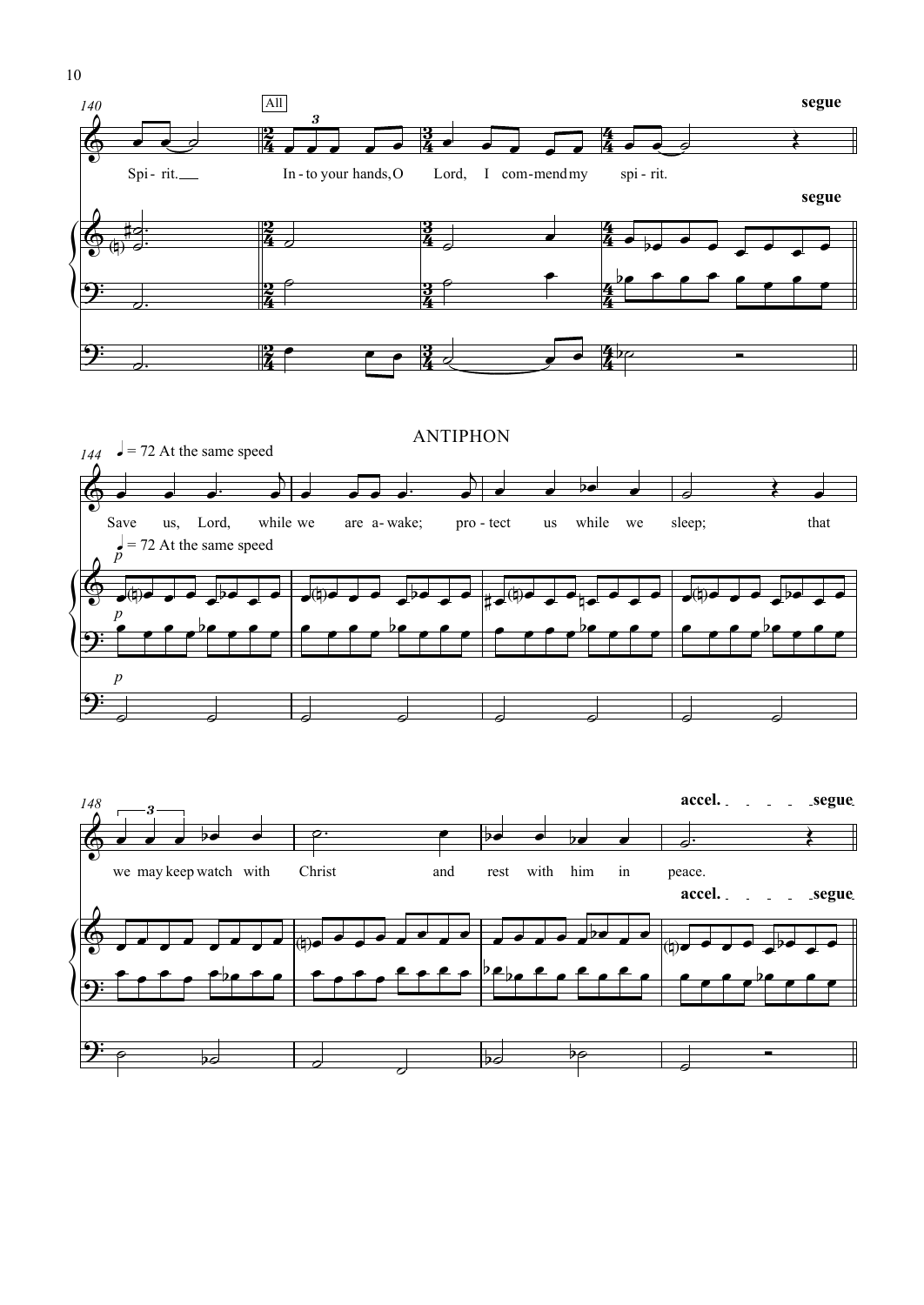



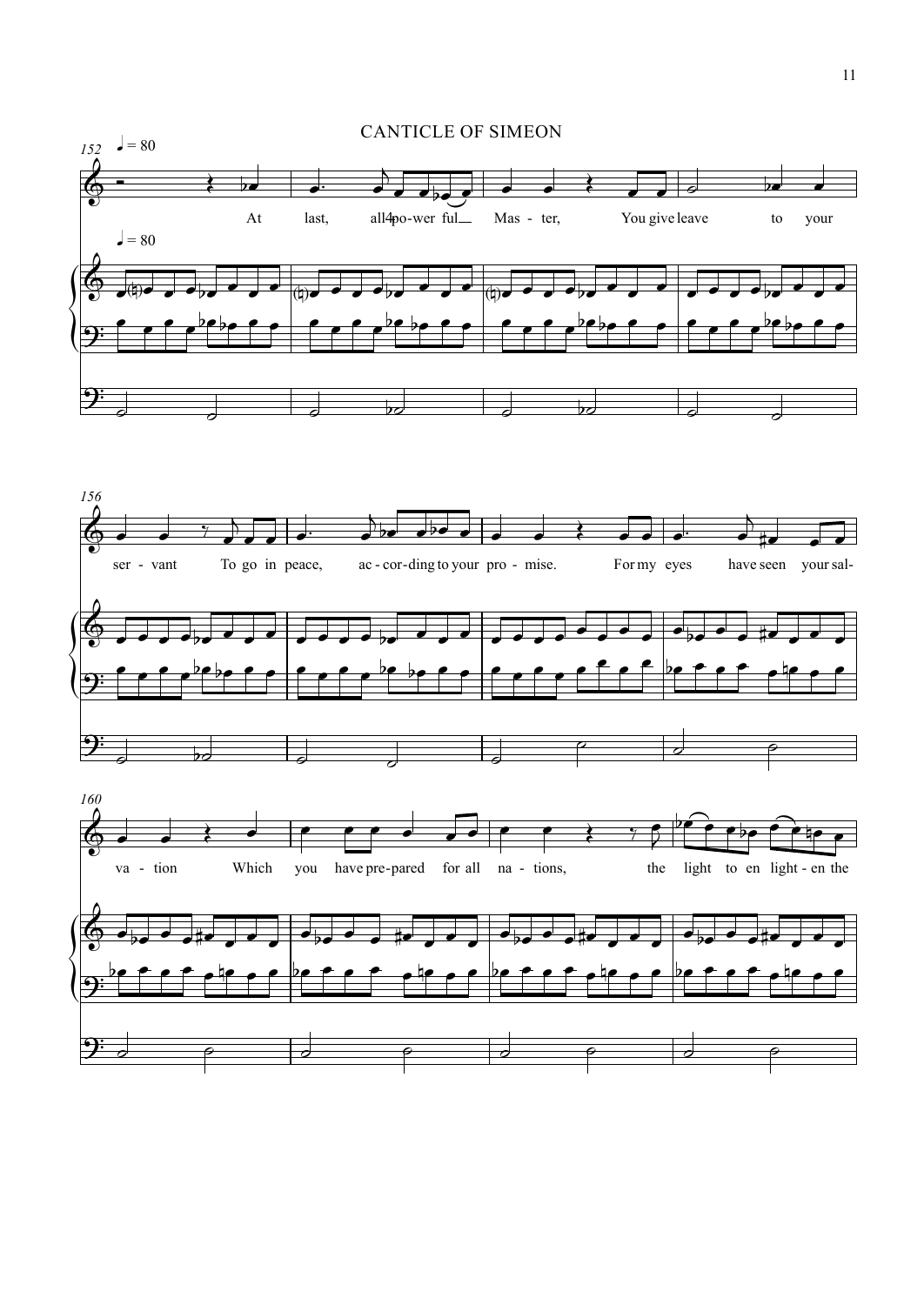



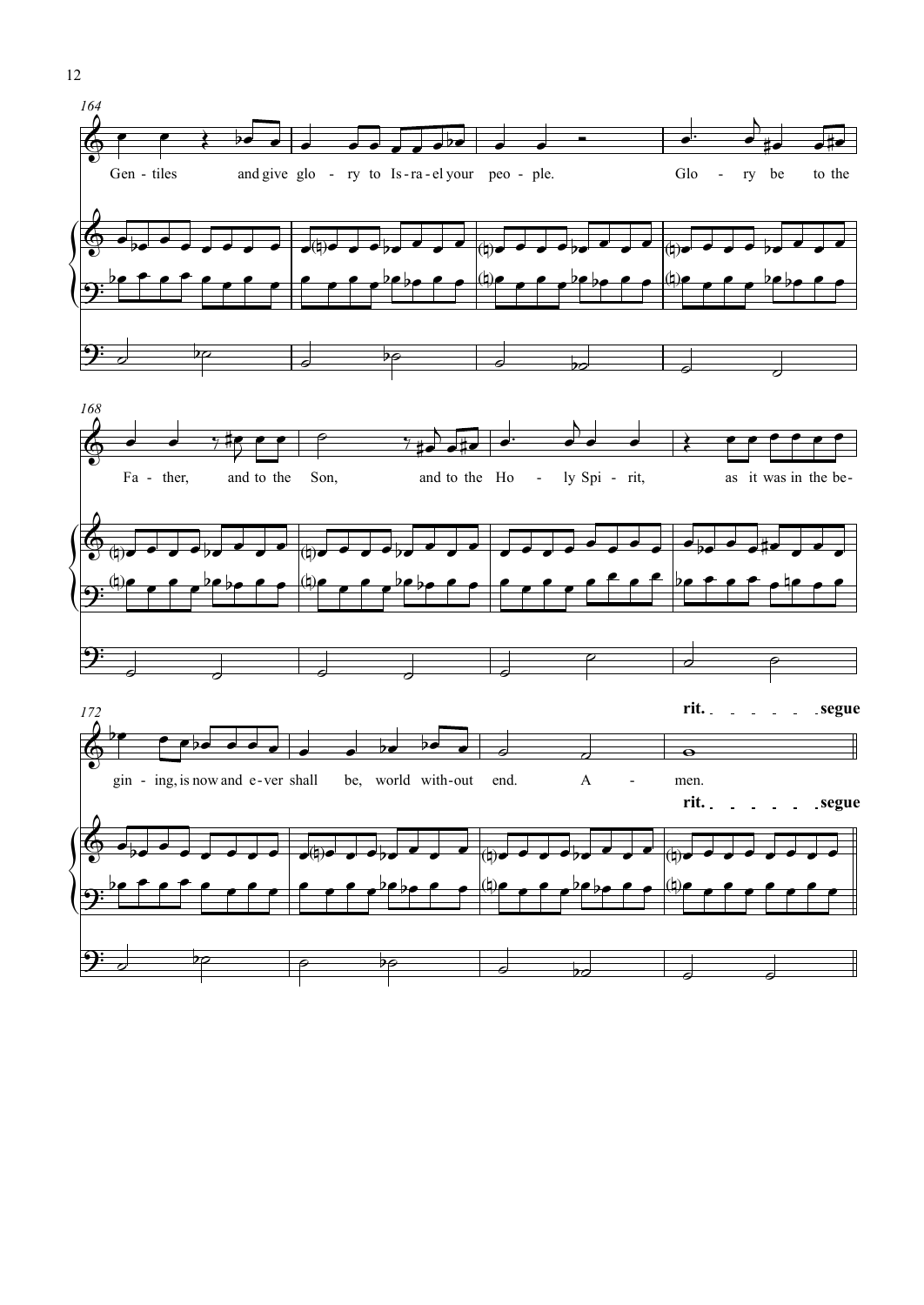

#### CONCLUDING PRAYER

## BLESSING

Celebrant: The Lord grant us a quiet night and a perfect end. All: Amen.

\$

*184*



ANTIPHON TO THE BLESSED VIRGIN

 $\frac{3}{2}$  $\frac{3}{4}$  $\frac{1}{2}$  - $\frac{7}{8}$  $\frac{5}{2}$  - $\frac{5}{8}$  $\frac{2}{3}$  -8  $\frac{5}{2}$  - $\frac{5}{8}$  $\frac{2}{7}$  $\frac{2}{4}$  $2\frac{1}{2}$   $2\frac{1}{2}$   $3\frac{1}{2}$   $3\frac{1}{2}$   $3\frac{1}{2}$   $3\frac{1}{2}$   $3\frac{1}{2}$   $3\frac{1}{2}$   $3\frac{1}{2}$   $3\frac{1}{2}$   $3\frac{1}{2}$   $3\frac{1}{2}$   $3\frac{1}{2}$   $3\frac{1}{2}$   $3\frac{1}{2}$   $3\frac{1}{2}$   $3\frac{1}{2}$   $3\frac{1}{2}$   $3\frac{1}{2}$   $3\frac{1}{2}$ 

 $\frac{2}{7}$  $\frac{2}{4}$ 

 $\frac{2}{7}$  $\frac{2}{4}$ 

 $\frac{2}{7}$  $\frac{2}{4}$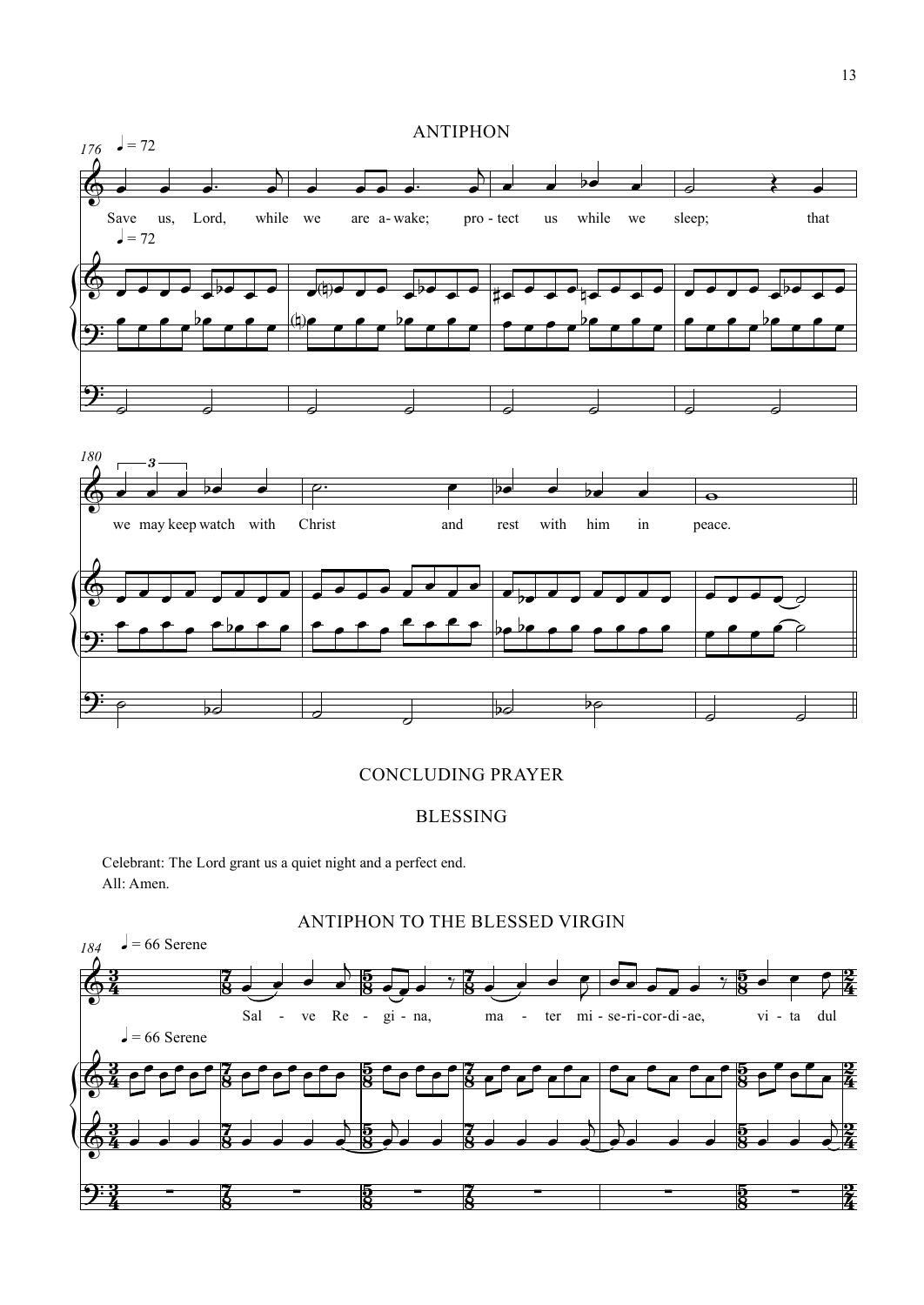